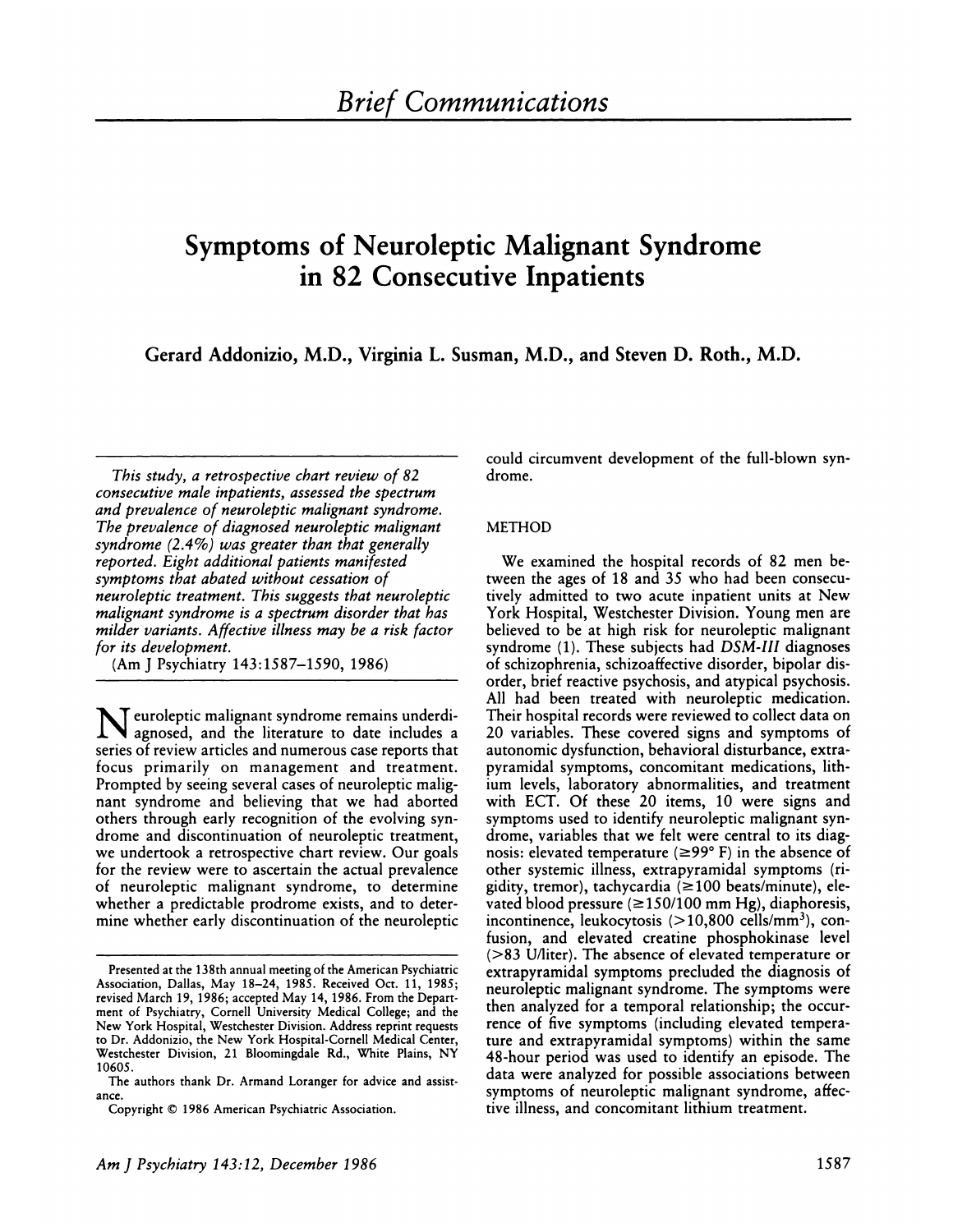### RESULTS

Two patients (2.4%) with a previous history of neuroleptic malignant syndrome had been diagnosed as having recurrences of the syndrome, and their neuroleptic medication had been discontinued. One patient had improved immediately, and the other had continued to be symptomatic. An additional eight patients (9.8%) had had a minimum of five symptoms of neunoleptic malignant syndrome. Their symptom profiles are shown in table 1. Their symptoms had resolved without cessation of neuroleptic treatment.

Of our 82 patients, 25 (30%) had affective diag noses (bipolar disorder on schizoaffective disorder) and 20 (24%) were receiving lithium along with a neunoleptic. Of the 10 patients with diagnosed neuroleptic malignant syndrome or mild symptoms of it, seven (70%) had an affective diagnosis ( $\chi^2$ =5.83, df=1,  $p$ <.03) and five (50%) were treated with lithium along with neuroleptics  $(x^2=2.42, df=1, n.s.).$  This suggests that patients with affective diagnoses may be at higher risk for the development of neuroleptic malignant syndrome or a milder form of this disorder.

#### DISCUSSION

This review indicates that symptoms of neuroleptic malignant syndrome, often without marked temperatune elevation, can stop without cessation of neuroleptic treatment. It suggests that neuroleptic malignant syndrome is a continuous spectrum of physiologic reactions to neuroleptics that, in some patients, takes a severe, potentially lethal form. Although Caroff's often-referred-to review (1) describes neuroleptic malignant syndrome as having an abrupt, fulminant onset extending over 24-72 hours, several investigators (2-6) have described a more insidious evolution of symptoms. Dramatic cases with extreme hyperthermia have been frequently reported, but a number of patients who have temperatures of  $101^{\circ}$  F or less and other typical signs of neunoleptic malignant syndrome have also been described (7–11). Kirkpatrick and Edelsohn (12) also identified a variant of neuroleptic malignant syndrome with lower temperature in their recent review. In a similar vein, others (13, 14) proposed that catatonic reactions to neuroleptics might be the first step in a process potentially leading to neunoleptic malignant syndrome.

Because of the limitations imposed by a netrospective design and the fact that none of our patients with a milder variant of neuroleptic malignant syndrome had gone on to develop the full-blown syndrome, it is unclear which factors predispose a patient to a reaction of a given intensity or duration. We arbitrarily defined an episode as a cluster of five symptoms occurring within 48 hours; however, one patient had had an episode lasting several weeks while others had had symptoms for a number of days. The prevalence of diagnosed neunoleptic malignant syndrome in our **TABLE 1. Neuroleptic Malignant Syndrome Symptoms in Eight Patients** 

| Patient                 | Diagnosis                   | Medication<br>(mg/day)                               | Syndrome<br>Duration<br>(days) |  |
|-------------------------|-----------------------------|------------------------------------------------------|--------------------------------|--|
| 1                       | Bipolar<br>disorder         | Haloperidol, 20;<br>lithium, 600                     | 23                             |  |
| 2                       | Schizophrenia               | Molindone, 300                                       | 2                              |  |
| $\overline{\mathbf{3}}$ | Schizoaffective<br>disorder | Thioridazine, 400;<br>lithium, 1200                  | $\overline{2}$                 |  |
| 4                       | Schizophrenia               | Fluphenazine<br>hydrochloride, 15;<br>haloperidol, 5 | 3                              |  |
| 5                       | Bipolar<br>disorder         | Thiothixene, 55;<br>lithium, 1800                    | 2                              |  |
| 6                       | Bipolar<br>disorder         | Chlorpromazine, 800;<br>lithium, 1200                | 14                             |  |
| 7                       | Schizophrenia               | Thiothixene, 15                                      |                                |  |
| 8                       | Bipolar<br>disorder         | Fluphenazine<br>hydrochloride, 5                     | 11                             |  |

study (2.4%) is much higher than the frequently quoted 0.S%-1.0%. If we consider neuroleptic malignant syndrome as a spectrum disorder, as supported by our identification of eight patients (9.8%) with a milder variant, then the prevalence of these disorders may be higher than previously suspected. While this difference may be related to a sampling bias, it is worth noting that the generally accepted prevalence is based on only one report of five cases of neunoleptic malignant syndrome found among several hundred treated patients (15). Our results and the remarkable increase of reported cases in recent years suggest that the prevalence needs to be reevaluated.

Our data also indicate that affective illness may be a risk factor for the development of neunoleptic malignant syndrome. This finding may be related to West and Meltzer's proposal (16) that the acute manic state fosters the development of lithium neurotoxicity. Alternatively, this effect may be explained simply by the manic patient's agitation and tendency to become exhausted and dehydrated, generally accepted risk factors (1, 17).

We expected that lithium would be significantly associated with the development of neuroleptic malig nant syndrome, but our data did not support this. That lithium may be a predisposing factor has been proposed by other investigators (18) and has several possible pharmacodynamic bases. Lithium has been reported to increase RBC levels of haloperidol (Z.C. Nemes et al., unpublished paper), inhibit striatal dopamine synthesis (19), and prevent neuroleptic-induced functional supersensitivity of brain dopamine systems (20), thereby further impairing dopaminergic function, the putative mechanism leading to neuroleptic malignant syndrome.

Several constraints on this study render our conclusions tentative pending further corroborating evidence. Inadequate documentation is a limitation in retrospec-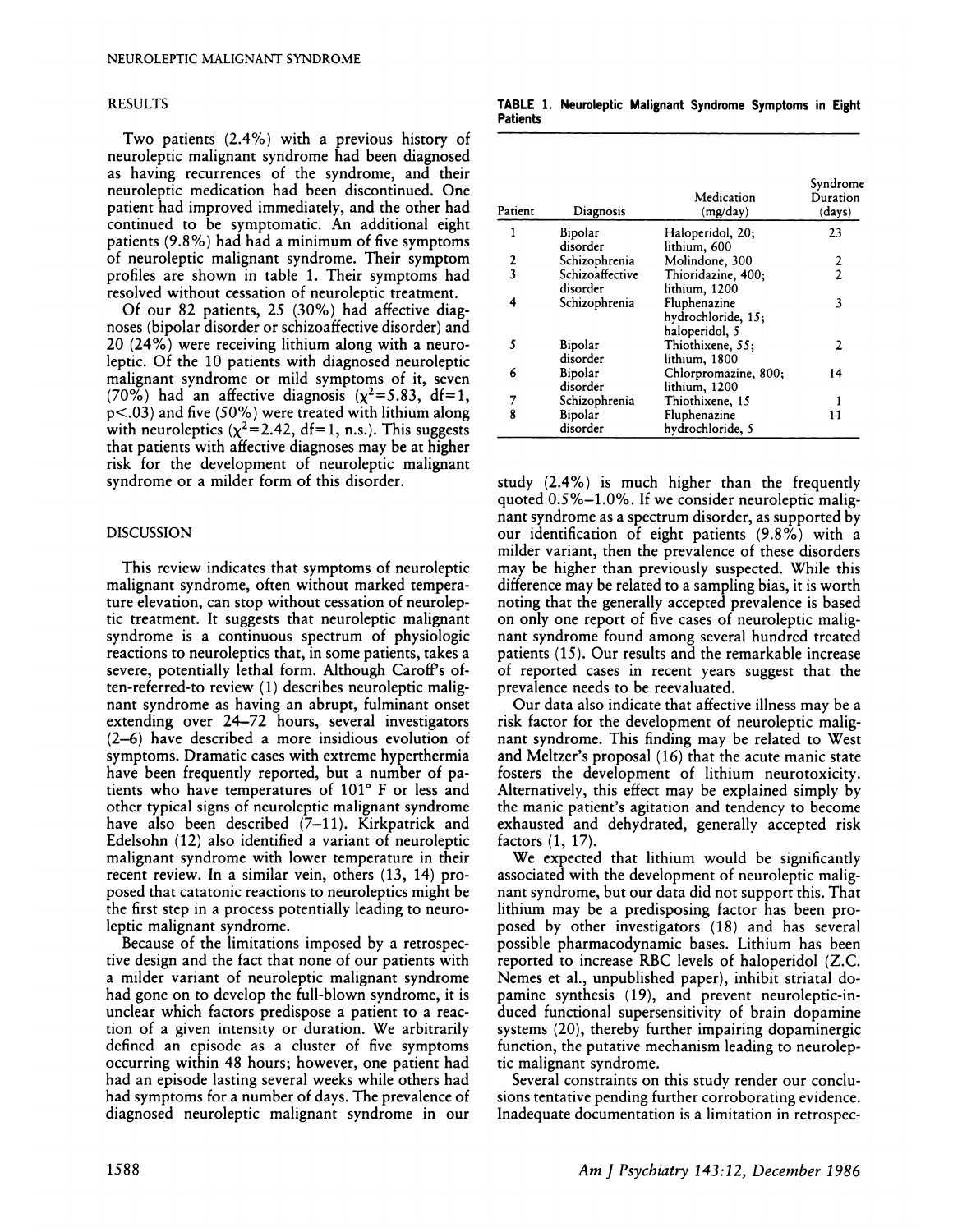| Symptoms                          |                       |                                          |                                               |                  |                   |           |                                                    |                                                              |  |  |
|-----------------------------------|-----------------------|------------------------------------------|-----------------------------------------------|------------------|-------------------|-----------|----------------------------------------------------|--------------------------------------------------------------|--|--|
| Tempera-<br>ture<br>$(^{\circ}F)$ | Rigidity<br>or Tremor | Hypertension<br>$\leq 150/100$<br>mm Hg) | Rapid Pulse<br>$\approx 100$ beats<br>minute) | Diaphor-<br>esis | Inconti-<br>nence | Confusion | Elevated<br><b>WBC</b><br>(cells/mm <sup>3</sup> ) | Elevated<br>Creatine<br>Phosphokinase<br>$(\dot{U}/\dot{U})$ |  |  |
| 101.8                             | Yes                   | Yes                                      | Yes                                           | Yes              | Yes               | Yes       |                                                    |                                                              |  |  |
| 100.4<br>100.3                    | Yes<br>Yes            | Yes                                      | Yes<br>Yes                                    | Yes              |                   | Yes       | 11.9                                               | 241                                                          |  |  |
| 99.0                              | Yes                   |                                          | Yes                                           |                  |                   |           | 12.8                                               | 553                                                          |  |  |
| 99.2                              | Yes                   | Yes                                      |                                               | Yes              |                   | Yes       | 14.8                                               |                                                              |  |  |
| 99.8                              | Yes                   |                                          | Yes                                           |                  | Yes               | Yes       |                                                    |                                                              |  |  |
| 99.0<br>99.2                      | Yes<br>Yes            | Yes                                      | Yes<br>Yes                                    | Yes              |                   |           | 15.0<br>13.0                                       | 102                                                          |  |  |

tive designs that was particularly problematic in this study because the signs of neuroleptic malignant syndrome have only recently been widely recognized. Yet, since it is most likely that the clinical and laboratory data on our sample were underreported, it can be assumed that better documentation would only provide further support for our conclusions. Our sample was limited to young men, and therefore our results might not necessarily be generalizable; however, our clinical experience indicates that the same results would be found with women. Catatonia (13, 14), elevated creatine phosphokinase level (21), and autonomic changes may be seen in untreated patients. As most of our patients were placed on neuroleptic treatment early in their hospital course, it is not possible to determine which signs of neuroleptic malignant syndrome occurred before initiation of treatment. Also, since we treat most actively psychotic patients with neuroleptics, we do not have an appropriate control group.

Despite the variety of factors that limit our conclusions, we feel our results dictate a need for further well-controlled prospective studies of this potentially lethal syndrome. Also, although some patients develop symptoms of neuroleptic malignant syndrome that abate with continued use of neunoleptics, on the basis of our findings it is not yet possible to determine who will go on to manifest the full-blown syndrome. In addition, it is premature to recommend treatment guidelines. We do, however, concur with other investigators that the development of marked symptoms of neunoleptic malignant syndrome demands immediate cessation of all neuroleptic medications.

#### REFERENCES

1. Caroff SN: The neuroleptic malignant syndrome. J Clin Psychiarty 41:79-83, 1980

- 2. Bernstein RA: Malignant neuroleptic syndrome: an atypical case. Psychosomatics 20:840-846, 1979
- 3. Chayasirisobhon 5, Cullis P, Veeramasuneni RR: Occurrence of neuroleptic malignant syndrome in a narcoleptic patient. Hosp Community Psychiatry 34:548-550, 1983
- 4. Coons DJ, Hillman FJ, Marshall RW: Treatment of neuroleptic malignant syndrome with dantrolene sodium: a case report. Am J Psychiatry 139:944-945, 1982
- *S.* Ewert AL, Kloek J, Wells B, et al: Neuroleptic malignant syndrome associated with loxapine (letter). J Clin Psychiatry 44:37-38, 1983
- 6. Feibel JH, Schiffer RB: Sympathoadrenomedullary hyperactivity in the neuroleptic malignant syndrome: a case report. Am J Psychiatry 138:1115-1116, 1981
- 7. Ingraham MR, Joo CJ, Tovin K: The neuroleptic malignant syndrome: a case report. Int J Psychiatry Med 12:43-47, 1982
- 8. McCarron MM, Boettger ML, Peck JJ: A case of neuroleptic malignant syndrome successfully treated with amantadine. J Clin Psychiatry 43:381-382, 1982
- **9.** Price WA, Giannini AJ: A paradoxical response to chlorpromazine-a possible variant of the neuroleptic malignant syndrome. Clin Pharamcol 23:567-569, 1983
- 10. Scarlett JD, Zimmerman R, Berkovic SF: Neuroleptic malignant syndrome. Aust NZ J Med 13:70-73, 1983
- 11. Twemlow SW, Bair GO: Neuroleptic malignant syndrome: association with thioridazine hydrochloride in a manic depressive patient. J Kans Med Soc 84:523-533, 1983
- 12. Kirkpatrick B, Edelsohn GA: Risk factors for the neuroleptic malignant syndrome. Psychiatr Med 2:371-381, 1985
- 13. Stoudemire A, Luther JS: Neuroleptic malignant syndrome and neuroleptic-induced catatonia: differential diagnosis and treat ment. Int J Psychiatry Med 14:57-63, 1984
- 14. Fricchione GL: Neuroleptic catatonia and its relationship to psychogenic catatonia. Biol Psychiatry 20:304-313, 198S
- 15. Delay J, Pichot P, Lemperiere T, et al: L'emploi des butyrophenones en psychiatric: etude statistique et psychometrique, in Symposium Internazionale Sull' Haloperidol E Triperidol. Milan, Italy, Istituto Luso Farmaco d'Italia, 1963
- 16. West AP, Meltzer HY: Paradoxical lithium neurotoxicity: a report of five cases and a hypothesis about risk for neurotoxicity. Am J Psychiatry 136:963-966, 1979
- 17. Itoh H, Ohtsuka N, Ogita K, et al: Malignant neuroleptic syndrome-its present status in Japan and clinical problems. Folia Psychiatr Neurol Jpn 31:565-576, 1977
- 18. Spring G, Frankel M: New data on lithium and haloperidol incompatibility. Am J Psychiatry 138:818-821, 1981